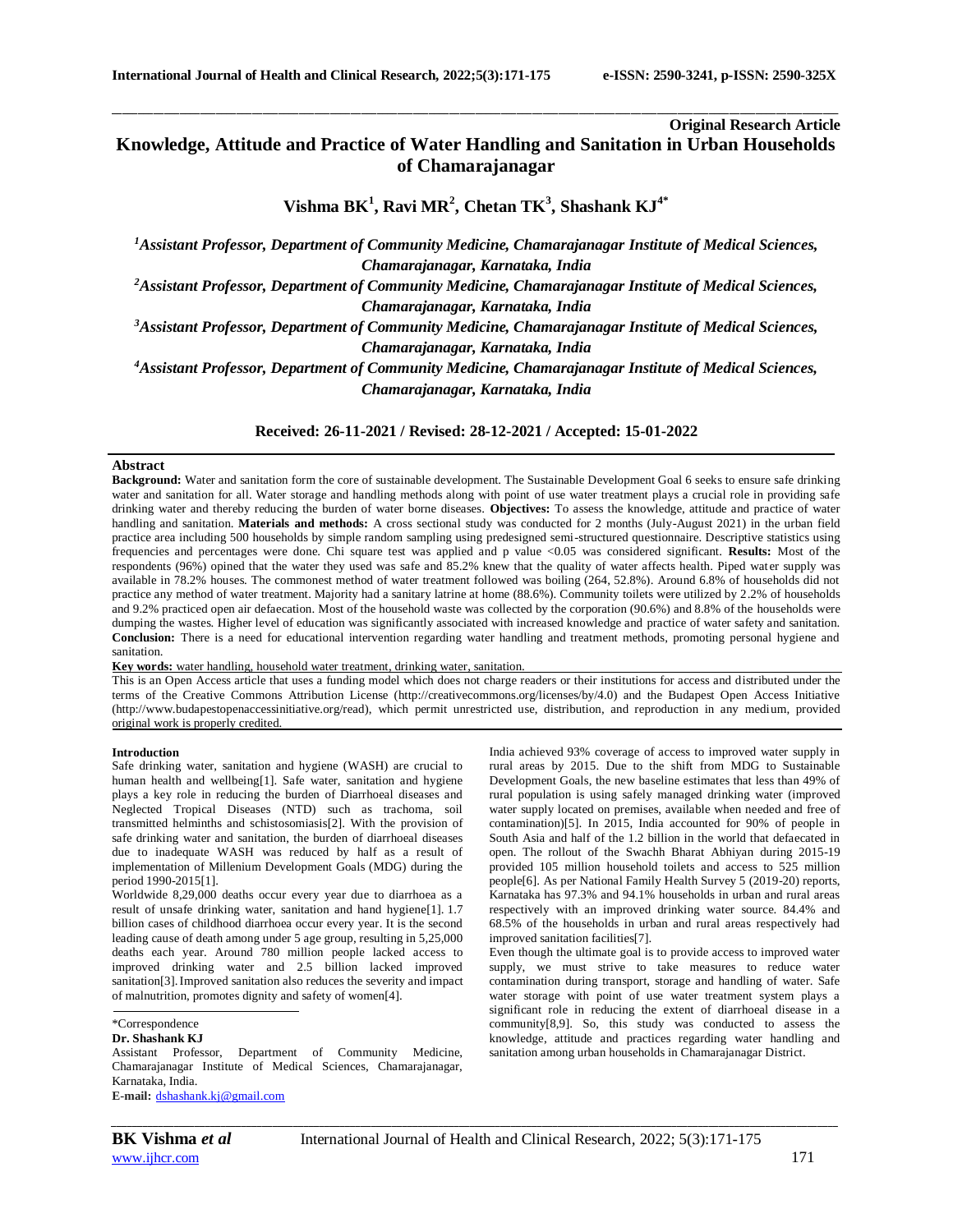# **Materials and methods**

This community based cross sectional study was conducted in the urban field practice area of Department of Community Medicine, Chamarajanagar Institute of Medical Sciences for two months from July- August 2021. Institutional Ethical Committee clearance was obtained before the start of the study. The Urban Health Centre has 6 subcentres and one subcentre was selected based on Simple Random sampling. There are 5 wards in this subcentre. 100 houses were selected from each ward by simple random sampling. Thus a total of 500 houses were included in the present study. Data was collected from one individual aged more than 18 years from each house. The study participants were informed about the purpose of the study and informed consent was obtained .Houses which were found locked after two consecutive visits or who did not consent to participate in the study were excluded from the present study.

A predesigned pretested semistructured questionnaire was used to assess the knowledge, attitude and practices of water handling and sanitation. Data was obtained regarding socio-demographic profile, water facilities and existing problems, water handling practices, treatment methods and sanitation facilities. Socio economic status was estimated using the BG Prasad's Socio economic classification, modified for August 2020[10].

Data was entered in Microsoft Excel software and analyzed using SPSS IBM Statistics 22 version. Descriptive statistics using frequencies and percentages was done. Chisquare test was applied and p value <0.05 was considered significant.

## **Results**

Among the respondents, 45.2% were in the age group of 35-50 years. Most of them were Hindus (453, 90.6%), belonged to nuclear families (361, 72.2%). About 25.2% were illiterate and  $23.2%$  were graduates. 38.8% were unemployed and 21.8% unskilled workers. Most of the families belonged to class III (35.8%) and class II (27.6%) socio economic status [Table 1].

| Sociouemograpme prome                 |                    | <b>requency</b> ( <b>N=500</b> ) | rercentage   |
|---------------------------------------|--------------------|----------------------------------|--------------|
| Age                                   | $<$ 35 years       | 151                              | 30.2         |
|                                       | $35-50$ years      | 226                              | 45.2         |
|                                       | 50-65 years        | 123                              | 24.6         |
| <b>Religion</b>                       | Hindu              | 453                              | 90.6         |
|                                       | Muslim             | 47                               | 9.4          |
| <b>Education</b>                      | Illiterate         | 126                              | 25.2         |
|                                       | Primary school     | 37                               | 7.4          |
|                                       | Middle school      | 48                               | 9.6          |
|                                       | High school        | 85                               | 17           |
|                                       | <b>PUC</b>         | 88                               | 17.6         |
|                                       | Graduate           | 116                              | 23.2         |
| Occupation                            | Professional       | 24                               | 4.8          |
|                                       | Semiprofessional   | 39                               | 7.8          |
|                                       | Skilled worker     | 47                               | 9.4          |
|                                       | Semiskilled worker | 87                               | 17.4         |
|                                       | Unskilled worker   | 109                              | 21.8         |
|                                       | Unemployed         | 194                              | 38.8         |
| <b>Total number of family members</b> | $\leq 5$           | 271                              | 54.2         |
|                                       | $5-10$             | 224                              | 44.8         |
|                                       | >10                | $\mathfrak{F}$                   | $\mathbf{1}$ |
| <b>Type of family</b>                 | Nuclear            | 361                              | 72.2         |
|                                       | Joint              | 93                               | 18.6         |
|                                       | 3 generation       | 31                               | 6.2          |
| Socioeconomic status(Modified BG      | $\mathbf{I}$       | 46                               | 9.2          |
| Prasad classification)                | $\mathbf{I}$       | 138                              | 27.6         |
|                                       | Ш                  | 179                              | 35.8         |
|                                       | IV                 | 69                               | 13.8         |
|                                       | V                  | 68                               | 13.6         |

| Table 1: Sociodemographic profile of the study participants |                              |  |
|-------------------------------------------------------------|------------------------------|--|
| Sociodemographic profile                                    | Frequency (N-500) Percentage |  |

Table 2 depicts the knowledge related to water safety and sanitation.

| <b>Variables</b>                                        |                         |     | Percentage |
|---------------------------------------------------------|-------------------------|-----|------------|
| Is the water used safe?                                 | Yes                     | 480 | 96         |
|                                                         | No                      | 20  | 4          |
| Does quality of water affect health?                    | Yes                     | 426 | 85.2       |
|                                                         | No                      | 74  | 14.8       |
| Reason for hand washing                                 | Prevents infection      | 220 | 44         |
|                                                         | Hygiene                 | 266 | 53.2       |
|                                                         | Everyone does it        | 10  | 2          |
|                                                         | Appears good            | 4   | 0.8        |
| Awareness about diseases spread by open air defaecation | Aware                   | 444 | 88.8       |
|                                                         | Unaware                 | 56  | 11.2       |
| Mode of spread of diarrhoeal disease*                   | Flies                   | 320 | 64         |
|                                                         | Contaminated food/water | 383 | 76.6       |
|                                                         | Unclean hands           | 264 | 52.8       |
|                                                         | Don't know              | 33  | 6.6        |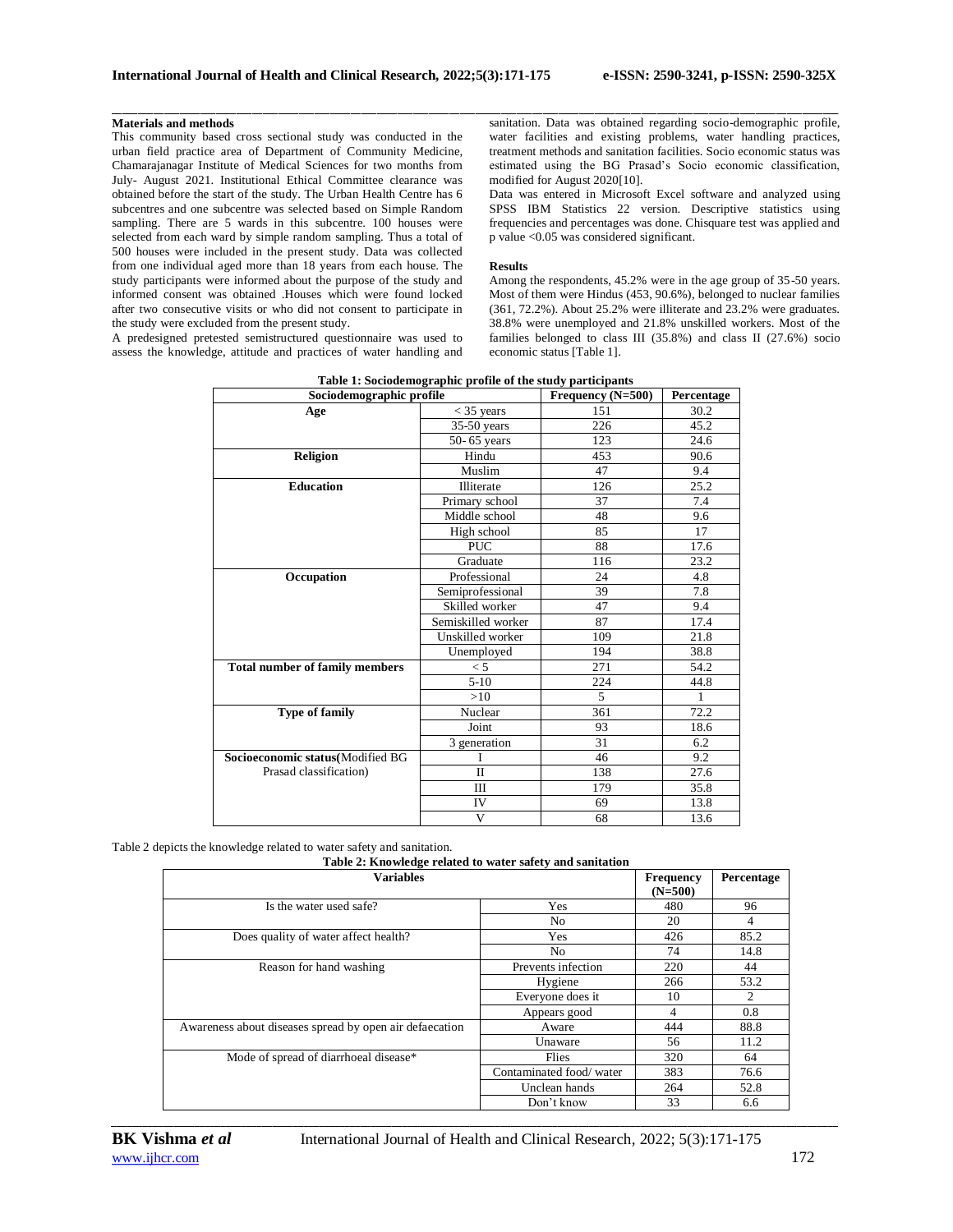| Importance of waste disposal | Aware                   | 412 | 82.4 |
|------------------------------|-------------------------|-----|------|
|                              | unaware                 | 88  | 17.6 |
| Reason for waste disposal    | Fear of disease         | 204 | 40.8 |
|                              | Bad odour               | 152 | 30.4 |
|                              | To maintain cleanliness | 144 | 28.8 |

\* multiple responses

Most of the respondents (96%) opined that the water they used was safe and 85.2% knew that the quality of water affects health. Hand washing practice was followed to maintain hygiene (53.2%) and to prevent infection (44%). Most of the respondents (88.8%) were aware about disease spread by open air defaecation. Contaminated food/ water, flies and unclean hands were thought to be the major mode of spread of disease. About 82.4% knew the importance of disposal of waste and fear of disease (40.8%) was the commonest reason to dispose the waste. Higher education level was significantly associated (p< 0.001) with increased knowledge of water safety and sanitation [Table 6]. **Table 6: Association of sociodemographic variables and knowledge of water safety and sanitation**

| Socio demographic variable |                |                                                     | Table 0: Association of sociouemographic variables and knowledge of water safety and samtation<br>Knowledge of water safety and sanitation |              | Chi square test | P value     |
|----------------------------|----------------|-----------------------------------------------------|--------------------------------------------------------------------------------------------------------------------------------------------|--------------|-----------------|-------------|
|                            |                |                                                     | Does quality of water affect health?                                                                                                       |              |                 |             |
| Socioeconomic status       |                | Yes                                                 | N <sub>0</sub>                                                                                                                             | <b>Total</b> | 11.15           | $0.025*$    |
|                            | Class I        | 36(8.5)                                             | 10(13.5)                                                                                                                                   | 46(9.2)      | $Df = 4$        |             |
|                            | Class II       | 112(26.3)                                           | 26(35.1)                                                                                                                                   | 138(27.6)    |                 |             |
|                            | Class III      | 157(36.9)                                           | 22(29.7)                                                                                                                                   | 179(35.8)    |                 |             |
|                            | Class IV       | 56(13.1)                                            | 13(17.6)                                                                                                                                   | 69(13.8)     |                 |             |
|                            | Class V        | 65(15.3)                                            | 3(4.1)                                                                                                                                     | 68(13.6)     |                 |             |
|                            | Total          | 426(100)                                            | 74(100)                                                                                                                                    | 500(100)     |                 |             |
| <b>Education</b>           | Illiterate     | 101(23.7)                                           | 25(33.8)                                                                                                                                   | 126(23.4)    | 556.62          | $< 0.001$ * |
|                            | Primary school | 25(5.9)                                             | 12(16.2)                                                                                                                                   | 37(6.9)      | $Df = 5$        |             |
|                            | Middle school  | 41(9.6)                                             | 7(9.5)                                                                                                                                     | 48(8.9)      |                 |             |
|                            | High school    | 75(17.6)                                            | 10(13.5)                                                                                                                                   | 85(15.8)     |                 |             |
|                            | <b>PUC</b>     | 79(18.5)                                            | 9(12.2)                                                                                                                                    | 88(16.3)     |                 |             |
|                            | Graduate       | 105(24.6)                                           | 11(14.9)                                                                                                                                   | 116(21.5)    |                 |             |
|                            | Total          | 426(100)                                            | 74(100)                                                                                                                                    | 500(100)     |                 |             |
| Socioeconomic status       |                | Awareness of disease spread by open air defaecation |                                                                                                                                            |              | 7.02            | 0.135       |
|                            |                | Aware                                               | <b>Unaware</b>                                                                                                                             | <b>Total</b> | $Df = 4$        |             |
|                            | Class I        | 43(9.7)                                             | 3(5.4)                                                                                                                                     | 46(9.2)      |                 |             |
|                            | Class II       | 127(28.6)                                           | 11(19.6)                                                                                                                                   | 138(27.6)    |                 |             |
|                            | Class III      | 153(34.5)                                           | 26(46.4)                                                                                                                                   | 179(35.8)    |                 |             |
|                            | Class IV       | 58(13.1)                                            | 11(19.6)                                                                                                                                   | 69(13.8)     |                 |             |
|                            | Class V        | 63(14.2)                                            | 5(8.9)                                                                                                                                     | 68(13.6)     |                 |             |
|                            | Total          | 444(100)                                            | 56(100)                                                                                                                                    | 500(100)     |                 |             |
| <b>Education</b>           | Illiterate     | 100(22.5)                                           | 26(46.4)                                                                                                                                   | 126(23.4)    | 558.22          | $< 0.001$ * |
|                            | Primary school | 32(7.2)                                             | 5(8.9)                                                                                                                                     | 37(6.9)      | $Df = 5$        |             |
|                            | Middle school  | 42(9.5)                                             | 6(10.7)                                                                                                                                    | 48(8.9)      |                 |             |
|                            | High school    | 80(18)                                              | 5(8.9)                                                                                                                                     | 85(15.8)     |                 |             |
|                            | <b>PUC</b>     | 82(18.5)                                            | 6(10.7)                                                                                                                                    | 88(16.3)     |                 |             |
|                            | Graduate       | 108(24.3)                                           | 8(14.3)                                                                                                                                    | 116(21.5)    |                 |             |
|                            | Total          | 444(100)                                            | 56(100)                                                                                                                                    | 500(100)     |                 |             |

# \*p<0.05 significant

Majority of the houses had piped water supply (391, 78.2%) and the water source was within 100metres distance (92.2%). Water was stored in drums and steel containers. Most of them kept the water containers covered (98.4%). More than half of the households dipped a glass into the water container (278, 55.6%). The water containers were cleaned once in 2-3 days (253, 50.6%).Boiling was the commonest method of water treatment followed

| 1(264, 52.8%). Around 6.8% of households did not practice any of the methods of water treatment [Table 3]. |                                                       |     |      |  |  |
|------------------------------------------------------------------------------------------------------------|-------------------------------------------------------|-----|------|--|--|
|                                                                                                            | Table 3: Drinking water source and handling practices |     |      |  |  |
| <b>Variables</b><br>$Frequency(N=500)$<br>Percentage                                                       |                                                       |     |      |  |  |
| Source of water                                                                                            | Public standpipe                                      | 94  | 18.8 |  |  |
|                                                                                                            | Handpump                                              | 8   | 1.6  |  |  |
|                                                                                                            | Well                                                  | 7   | 1.4  |  |  |
|                                                                                                            | Piped water supply                                    | 391 | 78.2 |  |  |
| Distance of water source from household                                                                    | $<$ 100 $m$                                           | 461 | 92.2 |  |  |
|                                                                                                            | $100 - 500m$                                          | 33  | 6.6  |  |  |
|                                                                                                            | >500m                                                 | 6   | 1.2  |  |  |
| Water storage container                                                                                    | <b>Bucket</b>                                         | 29  | 5.8  |  |  |
|                                                                                                            | Drum                                                  | 113 | 22.6 |  |  |
|                                                                                                            | Steel container                                       | 110 | 22   |  |  |
|                                                                                                            | More than one type.                                   | 248 | 49.6 |  |  |
| <b>Container covered</b>                                                                                   | Yes                                                   | 492 | 98.4 |  |  |
|                                                                                                            | No                                                    | 8   | 1.6  |  |  |

*\_\_\_\_\_\_\_\_\_\_\_\_\_\_\_\_\_\_\_\_\_\_\_\_\_\_\_\_\_\_\_\_\_\_\_\_\_\_\_\_\_\_\_\_\_\_\_\_\_\_\_\_\_\_\_\_\_\_\_\_\_\_\_\_\_\_\_\_\_\_\_\_\_\_\_\_\_\_\_\_\_\_\_\_\_\_\_\_\_\_\_\_\_\_\_\_\_\_\_\_\_\_\_\_\_\_\_\_\_\_\_\_\_\_\_\_\_\_\_\_\_\_\_\_\_\_\_\_\_\_\_\_\_\_\_\_\_\_\_\_*

**Access to drinking water**

Dip a glass 278 55.6 Use a ladle  $48$  9.6 Use of tap 174 34.8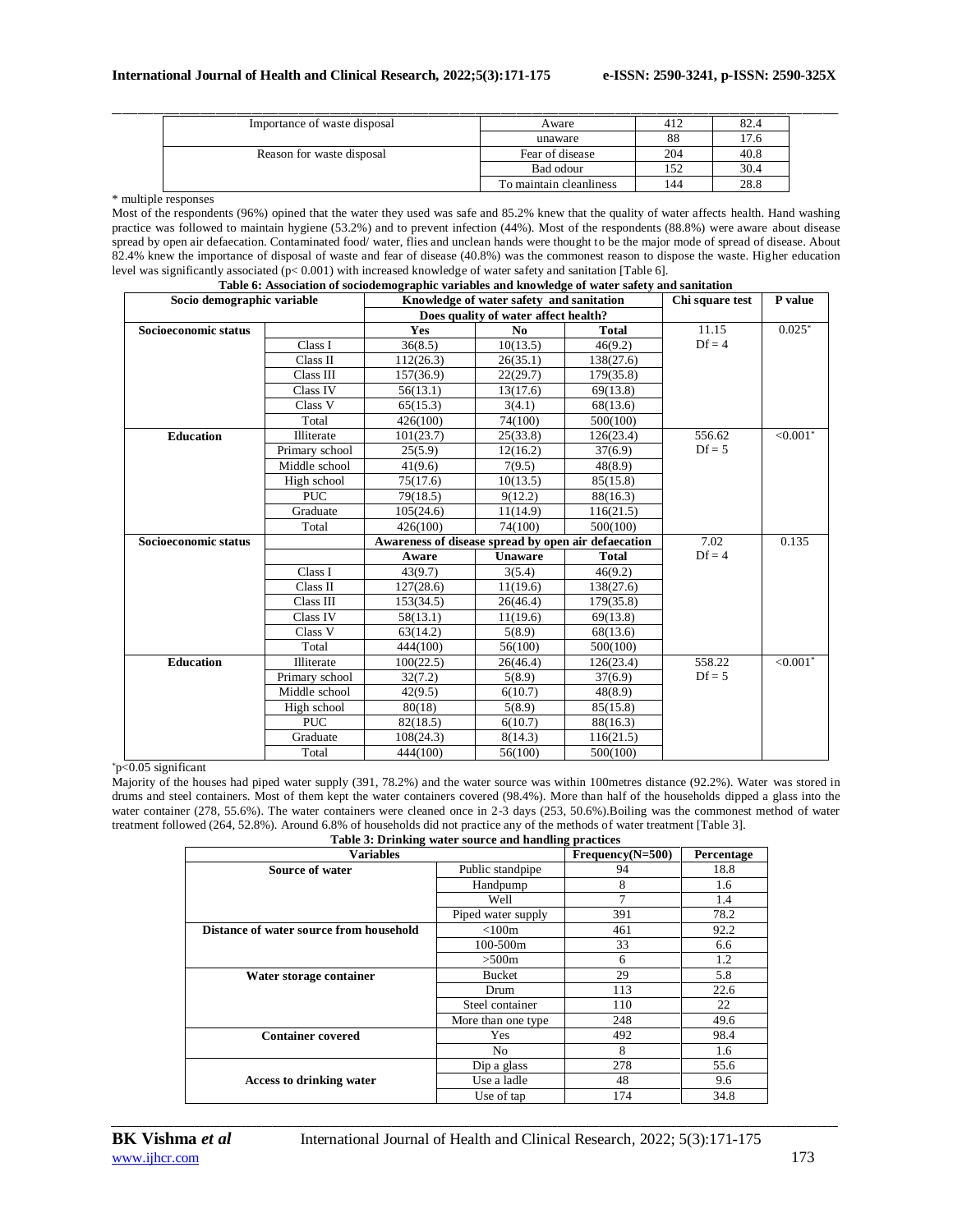| <b>Cleaning of water container</b> | Daily            | 209 | 41.8 |
|------------------------------------|------------------|-----|------|
|                                    | Once in 2-3 days | 253 | 50.6 |
|                                    | Weekly           | 33  | 6.6  |
|                                    | Monthly          |     |      |
| Water treatment method             | Boiling          | 264 | 52.8 |
|                                    | Ceramic filter   | 43  | 8.6  |
|                                    | Membrane filter  | 144 | 28.8 |
|                                    | Cloth            | ົ   | 1.6  |
|                                    | Settling         | h   | 1.2  |
|                                    | Chlorine tablet  |     | 0.2  |
|                                    | None             | 34  | 6.8  |

Water supply was irregular in 129(25.8%) houses and 1.6% felt that the water was unclean. 4.4% did not treat water because they felt it was clean and 1.8% did not know how to treat drinking water [Table 4]. **Table 4: Challenges faced in water handling**

|                                                    | Table 4. Chanchges faced in water handling |                    |            |
|----------------------------------------------------|--------------------------------------------|--------------------|------------|
| <b>Variables</b>                                   |                                            | $Frequency(N=500)$ | Percentage |
| Problems faced in water supply                     | None                                       | 360                | 72         |
|                                                    | Irregular                                  | 129                | 25.8       |
|                                                    | Too far                                    | 3                  | 0.6        |
|                                                    | Unclean                                    | 8                  | 1.6        |
| Number of times there is water scarcity in a month | No scarcity                                | 406                | 81.2       |
|                                                    | $<$ 3 times                                | 60                 | 12         |
|                                                    | $>3$ times                                 | 34                 | 6.8        |
| Average time period of water shortage              | Not applicable                             | 406                | 81.2       |
|                                                    | $1-2$ days                                 | 57                 | 11.4       |
|                                                    | $>2$ days                                  | 37                 | 7.4        |
| <b>Reason for not treating water</b>               | Do not know how to do it                   | 9                  | 1.8        |
|                                                    | Expensive                                  | 3                  | 0.6        |
|                                                    | Water is clean/safe                        | 22                 | 4.4        |
|                                                    | Not applicable                             | 466                | 93.2       |

Individuals belonging to higher socioeconomic status and with better education levels practiced household level of water filtration [Table 7]. **Table 7: Association of socio demographic variables and practice of water filtration**

| Socio demographic variable |                |            | <b>Practicing water filtration</b> |           | Chi square test | P value  |
|----------------------------|----------------|------------|------------------------------------|-----------|-----------------|----------|
| Socio econo-mic status     |                | <b>Yes</b> | No.                                | Total     | 8.974           | 0.06     |
|                            | Class I        | 45(9.66)   | 1(2.94)                            | 46(9.2)   | $Df = 4$        |          |
|                            | Class II       | 134(28.76) | 4(11.77)                           | 138(27.6) |                 |          |
|                            | Class III      | 165(35.4)  | 14(41.18)                          | 179(35.8) |                 |          |
|                            | Class IV       | 61(13.09)  | 8(23.52)                           | 69(13.8)  |                 |          |
|                            | Class V        | 61(13.09)  | 7(20.59)                           | 68(13.6)  |                 |          |
|                            | Total          | 466(100)   | 34(100)                            | 500(100)  |                 |          |
| <b>Education</b>           | Illiterate     | 113(24.25) | 13(38.23)                          | 126(25.2) | 14.187          | $0.014*$ |
|                            | Primary school | 35(7.50)   | 2(5.89)                            | 37(7.4)   | $Df = 5$        |          |
|                            | Middle school  | 40(8.58)   | 8(23.52)                           | 48(9.6)   |                 |          |
|                            | High school    | 81(17.38)  | 4(11.77)                           | 85(17)    |                 |          |
|                            | PUC.           | 85(18.35)  | 3(8.82)                            | 88(17.6)  |                 |          |
|                            | Graduate       | 112(24.03) | 4(11.77)                           | 116(23.2) |                 |          |
|                            | Total          | 466(100)   | 34(100)                            | 500(100)  |                 |          |

\*p<0.05 significant

Most of the respondents used soap for handwashing (389, 77.8%). Majority of them had a sanitary latrine at home (88.6%). Community toilets were utilized by 2.2% of households and 9.2% practiced open air defaecation. The distance from house to place of defecation was more than 500 metres for 3.8% of the households. Most of the household waste was collected by the corporation (90.6%) and 8.8% of the households were dumping the wastes nearby. Most of the houses did not segregate the wastes (287, 57.4%) [Table5].

|                                            | Table 5: Sanitation facilities and existing practices |                    |            |
|--------------------------------------------|-------------------------------------------------------|--------------------|------------|
| <b>Variables</b>                           |                                                       | $Frequency(N=500)$ | Percentage |
| Hand washing practices*                    | Before cooking                                        | 381                | 76.2       |
|                                            | Before meals                                          | 465                | 93         |
|                                            | Before feeding child                                  | 226                | 45.2       |
|                                            | After defecation                                      | 415                | 83         |
| Hand washing is done with                  | Only water                                            | 111                | 22.2       |
|                                            | Water and soap                                        | 389                | 77.8       |
| <b>Place of defaecation</b>                | Sanitary latrine at home                              | 443                | 88.6       |
|                                            | Community toilet                                      | 11                 | 2.2        |
|                                            | Open air defaecation                                  | 46                 | 9.2        |
| Distance from home to place of defaecation | Within premises                                       | 452                | 90.4       |
|                                            | 100-500m                                              | 29                 | 5.8        |